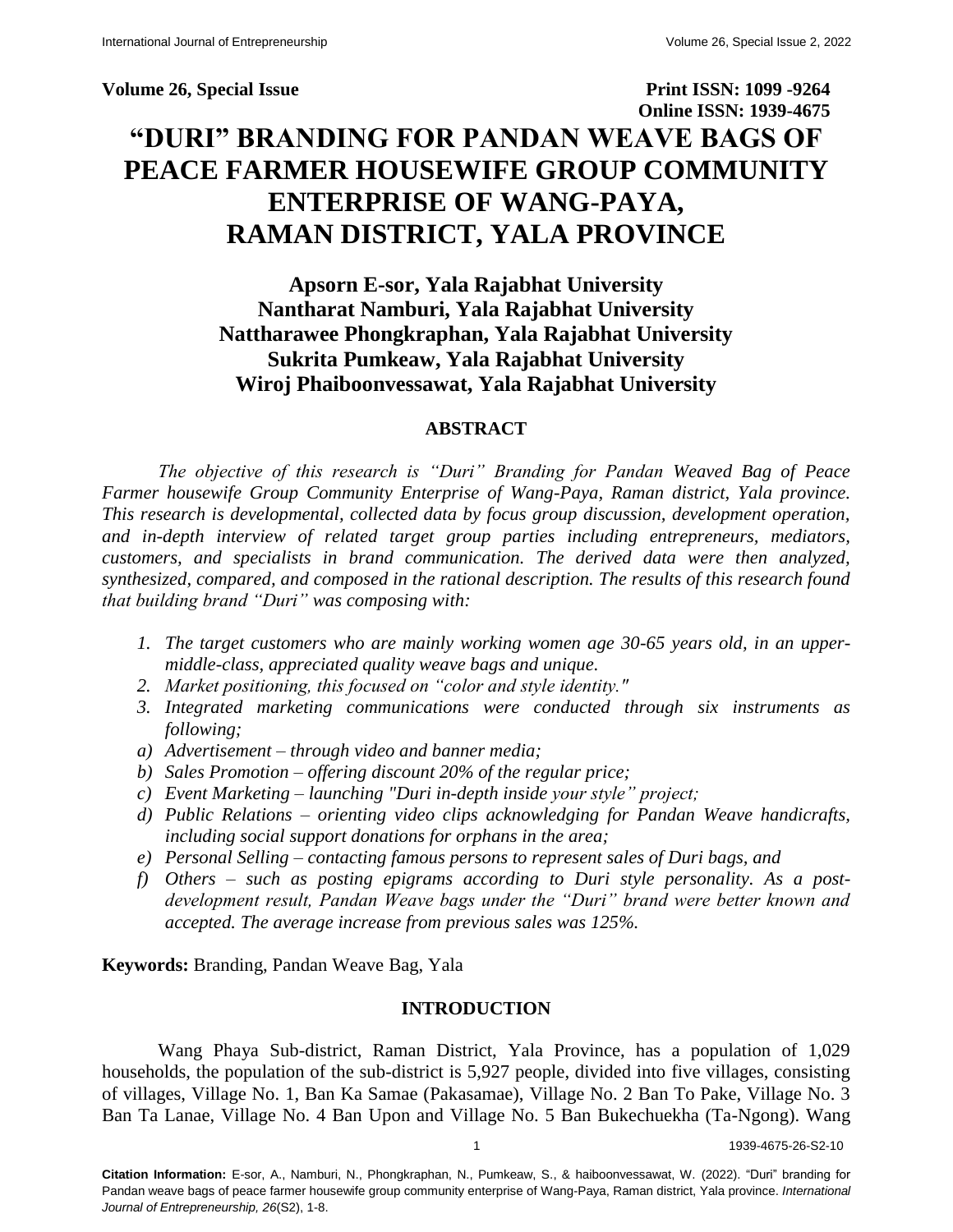Phaya was initially a small community called "Pakasamae" with few people living. The people in the village are mainly engaged in farming. Afterward, the governor of Kota Bharu took the area for rice filed, as if the land of plenty for governor. Therefore, it is called "Wang Phaya" (Thailand Information Center, 2019). Most of the Wang Phaya area is a lowland area. Almost all people in the area have farming as their primary occupation, secondary occupation is a fruit orchard and rubber plantation, and most of the women are housewives. After completing farming routine and tapping rubber, there is free time during the day, and then the group consulted with government agencies to manage their free time. The Raman District Agriculture Office has suggested that the raw materials abundant in the local area should be created value. Therefore the Wang Phaya Peace Farm Housewives Community Enterprise was begun. The business was started in 2001. The group's office is located at 38 Moo 2, Wang Phaya Sub district, Raman District, Yala Province. The group has 30 members, with Mrs. Rapiya Yaleima as the group's chairman. The group produces wicker handicrafts in various forms such as mats, bags, pencil cases, multipurpose boxes, folders, diary covers, etc., ranging from 50-600 baht. The products guarantee by Community Product Standard and are selected as OTOP products at Top level 4 stars.

One of the problems in the operation of Toei Nham weaving handicrafts of the Wang Phaya Housewives Farmers Community Enterprise is that the group does not have a specific and unique identity product. It is not easy to create awareness, recognition, and attract customers. The previously mentioned is in line with the research study in handicraft products which found that most of them use the inherited same skills. Therefore the product's appearance has the same pattern, and they are not attractive for customers to buy (Jantarasa, 2015). In addition, in the past year 2020, the research team has integrated the research mission on "Innovative, creative products mixed with raw materials of the Wang Phaya Peace Housewives Group Community Enterprise, Raman District, Yala Province." This is to develop products for the community enterprises of the Peaceful Housewives Farmers Group, Wang Phaya, resulted in three sets of creative pandan bags, consisting of *Set "Binlala," Set "Patical,"* and *Set "Banarock."* When surveying customer satisfaction, it was found that Set "Banarock" was the most satisfied (E-sor et al., 2021)

However, the Set "Banarock" was developed for various colors and more market potential until it became a "Gradient" set. It means a color gradient because each line of pandan weaved up to three colors will be dyed in the same line, which is both chasing color harmony and punching color contrast. The part of the handle emphasized the original identity by being a particular order that applied from perch for the bird. This is because Yala is a Bird City. However, because of high quality and unique style, the bags have been focused on the customer with high income because the bag price is 1,500 baht per bag. The chairman and members of the Wang Phaya Peace Housewives Community Enterprise Group have been asked by the researcher team to continue the development of distribution and marketing communications to make the product more well-known and attractive to customers. This is the source of this research. The results are expected to increase the market potential, helping the group sell more products and generate income for the Wang Phaya Peace Housewives Community Enterprise that is wealthy, prosperous, and sustainable.

#### **Objective**

To develop and create the brand "Duri," a Pandan weaved bag of the community enterprise of Peace Farm Housewives Group, Wang Phaya, Raman District, Yala Province.

#### **LITERATURE REVIEW**

### **Brand and Importance of Brand**

2 1939-4675-26-S2-10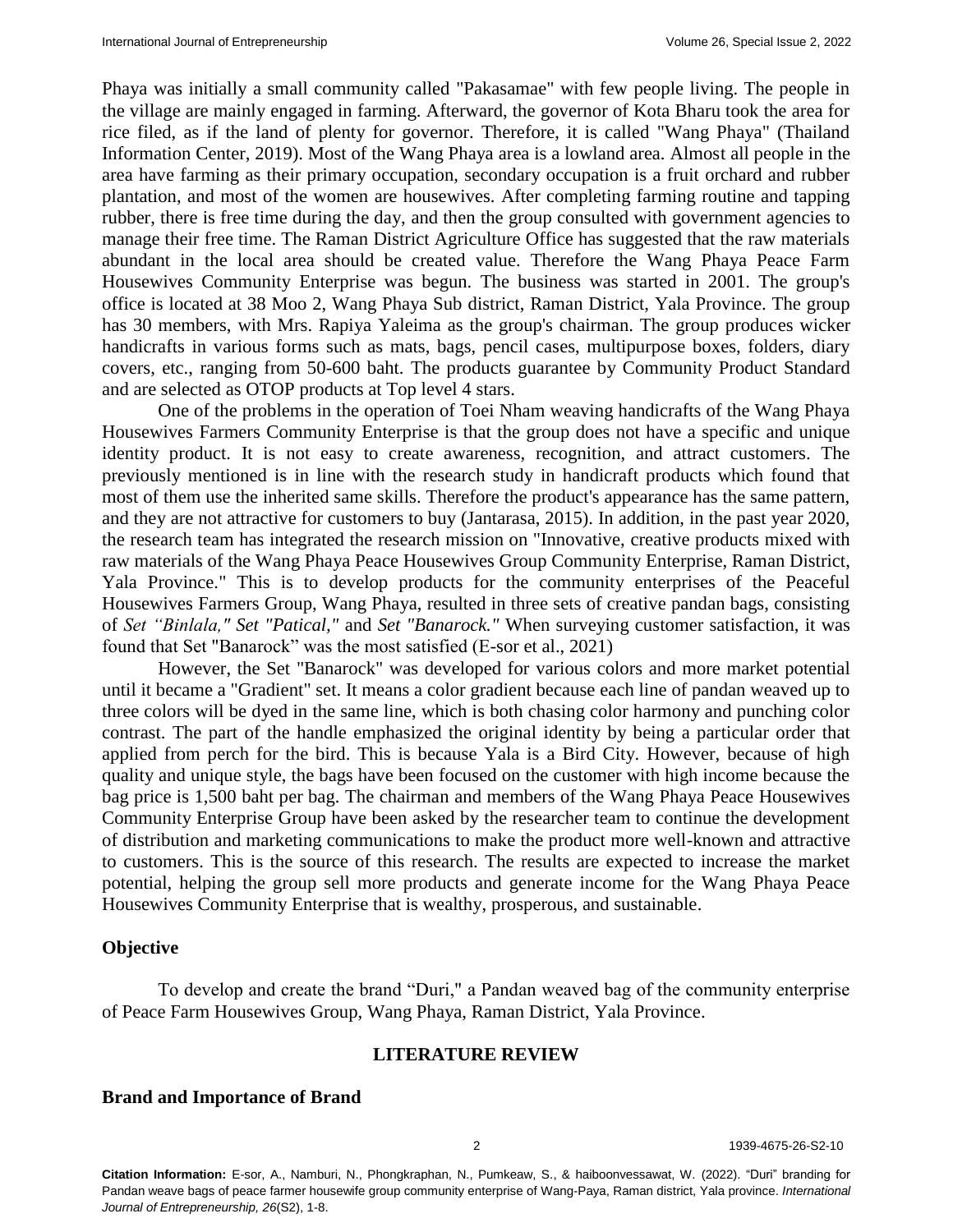Kotlor (2014) defines a brand as a "name, term, sign symbol or (a combination of these that identifies) the maker or seller of the product" to show the difference from other products. However, Cheverton (2012) stated that" the brand is defined as a feeling or perception overall in the minds of customers on products, services or business. "It is similar to Mongkolchan (2015), who defined that "Brand means people's feelings combined between the tangible values and intangible value can cause relationship and engagement between people and brands. ". It can be concluded that a brand refers to everything of a product or service that is comprised, both the substantial part and the intangible part, to create meaning, relationship to be niched or different from other products and services. Brands are essential for businesses and customers as follows (Cheverton, 2012). Importance for Customer; brands can save time for making decisions, create confidence, satisfaction, and happiness for customers. In addition, the brand also helps create a brand image and convey the customers' taste. It also helps build relationships and acceptance in society, and 2) Importance for Business; Brands could help create a variety of products and services, provide a more competitive advantage, and add value for products and services. Generate sales and long-term profits and create business opportunities.

### **Brand Creating**

Many specialists guided the way of creating a brand in many various steps, but for this research, Brand building methods have been established as follows (Improving (Vikran Mongkolchan, 2012; Aaker, 2010; Cheverton, 2012; Kotlor, 2014)).

- 1. Target customers setting, due to the limited resources of the business and the different requirements from customers, therefore, the businesses have to define their target customers. The groups of customers are selected by the business to meet the needs and satisfied, leading to the achievement of business objectives. The targeting customers can be determined by using the relevant criteria, which are geographic criteria, demographic criteria, psychological criteria, and behavioral science criteria
- 2. Marketing Positioning Setting; the determination of identity, value, and product characteristics that are different from the competitors. The brand's marketing position is an integral part of determining the direction of marketing for brand building.
- 3. Integrated marketing communication is a planning process that uses a mix of different marketing communication tools. It is aligned in the same direction to create value in the brand and achieve the organization's objectives. Tools of integrated marketing communication are available as follows; (Duncan, 2005).
- Advertising; the presentation of ideas in a product, service, or organization through various channels but not a person. It should be caused a cost.
- Public relations; the marketing communication tool that aims to build an image or good attitude of products or businesses to various public groups.
- Personal selling; the direct communication through the person or salesperson to provide products detailed for target customers and motivating customers to buy the products
- Sales promotion; the marketing activity in the form of offering special opportunities to encourage the target audiences to make a quick decision in purchasing products and services.
- Direct marketing; the operation of marketing activities through various channels, directly reaching target customers personally. The customer database can measure the response.
- -Event marketing; the special events or events that are a center of interest. The events can build a relationship between the brand and the target consumers, and it may be related to sports, arts, entertainment, culture, etc.
- Others; a new generation of marketing communication tools. These tools do not require media (non-media), such as service communication, packaging, souvenirs, etc.

# **Conceptual Framework**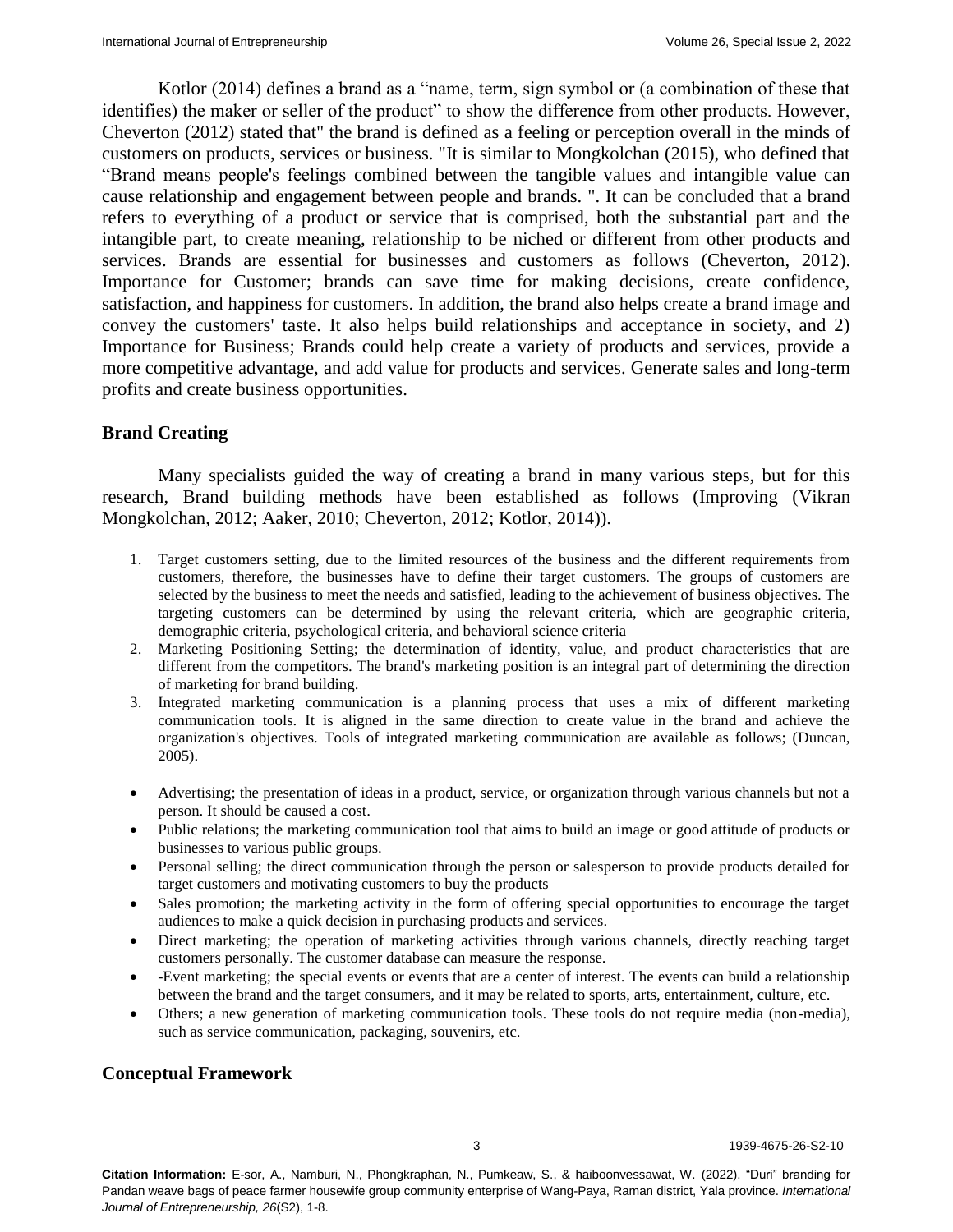

# **FIGURE 1 BRANDING METHOD**

# **Research Methodology**

This research was Research & Development, collected data from the entrepreneurs, mediators, customers, and communication/branding professionals. This research is qualitative research, conducted by focus group discussion, development action, and in-depth interview. In this regard, the development had defined a research model in 3 phases consist of development planning, implementation of development, and conclusion development. The details are as follows.

- 1. Development Planning by a discussion with related parties, which were enterprise entrepreneurs, Wang Phaya Peace Farm Housewives Group, middle man, customers and experts in communication/branding, s 2 people per group were selected, a total of 8 people, in order to develop and build the brand "Duri" in 3 main areas, which were targeting customers, marketing positioning, and integrated marketing communication tools.
- 2. Development Implementation was a detailed development or the factual of integrated marketing communication tool, following the planned, at least five tools.
- 3. Development Conclusion by an in-depth interview with the chairman of the community enterprise group, Wang Phaya Peace Farm Housewives Group. The interview was to study the results that occurred after the development of the brand "Duri," Pandan woven bags, in terms of sales, profits, knowledge, and satisfaction from participating in the research project.

In terms of developing and data reliability tests, the researcher studied documents, textbooks, related research of development of Pandan wicker products, and communication/branding. Then the research tool was designed and brought to three specialists in marketing, communication science, and the arts to comment on the issue of conformity and coverage of research objectives, suitability, and ability to communicate. There was an actual practice with a target group close to the study target group of 10 people and improve the tool effectiveness. The information obtained from group discussions and development practices were analyzed, synthesized, compared, and written a rational description, using a triangular data validation method (Methodological Triangulation) of Denizen on data collection methods research target groups and research period.

### **RESULTS**

The results of the study and development "Duri" brand creation, the wicker woven bag of the community enterprise of the Wang Phaya Peace Farmer Group, Raman District, Yala Province, can be classified according to the research model as follows:

### **Development Planning**

 The discussion of the relevant parties, including community enterprise entrepreneurs, Wang Phaya Peace Farm Housewives Group, mediators, customers, and communication/branding professionals about the planning of brand "Duri" development had results as follow;

4 1939-4675-26-S2-10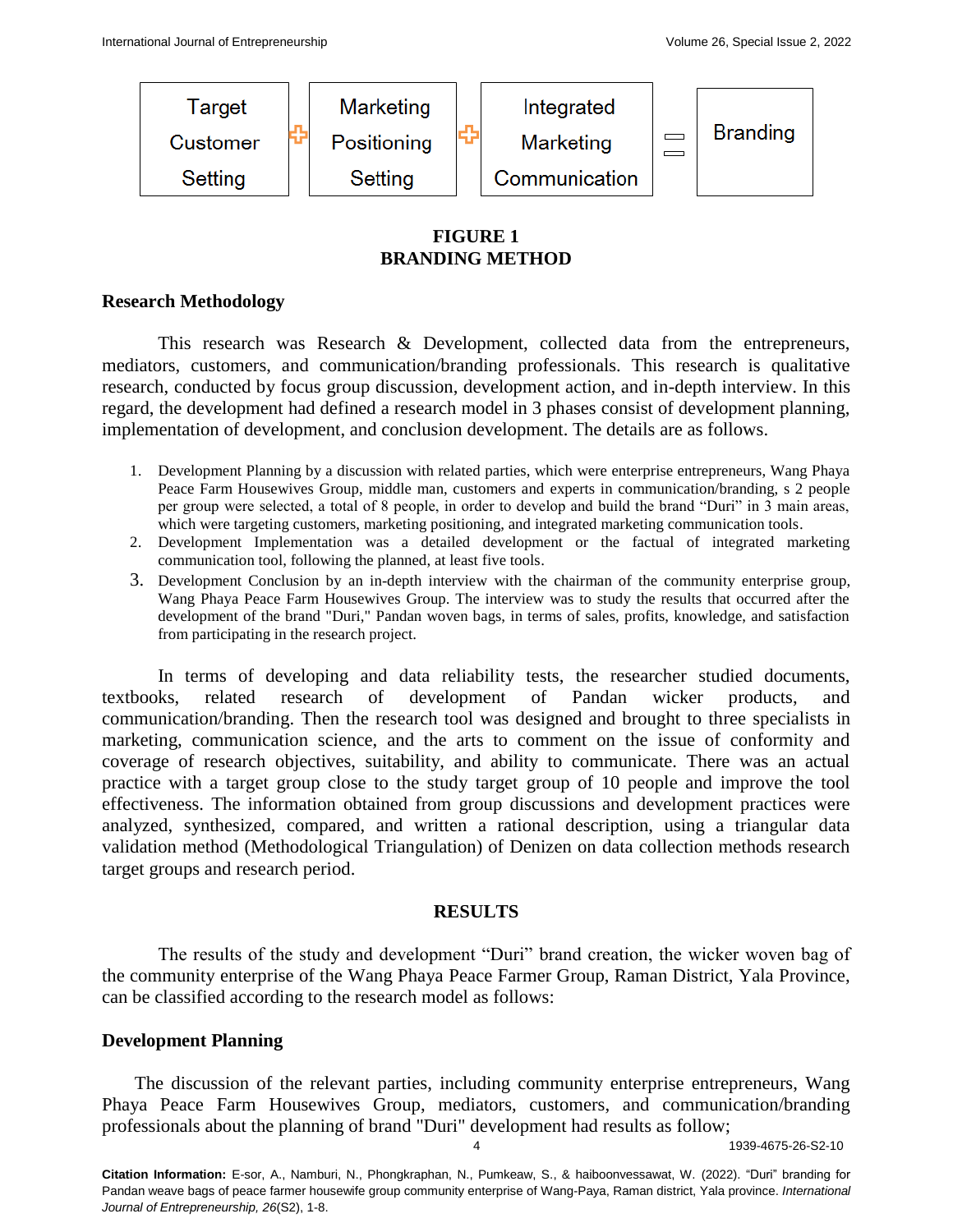### **Target Customer Setting**

The group discussion participants had the same idea to target customers of "Duri" bags as female, working-age, 30-65 years old, middle income or more (level C+ and C+ Up), who love handicrafts/wickerwork with style and quality. In this regard, the participants suggested the target customers as follows:

".....From what we have done, it can be found that most of our customers are adults and working people. They love the style and quality of handicrafts/wickers. Another interesting piece of information is that many people buy "Duri" bags as souvenirs for retirement because they are perfect for both the style and price……."

One of the entrepreneurs

 "… However, there is another reason why customers are working adults, middle-aged people, because the price of the Duri bag is 1,500 baht. There are a group of teenagers interested in, but the price is too high for them to effort……."

One of the people in the mediators

### **Marketing Positioning Setting**

The results of the brand's market positioning of "Duri" bags was "colors and unique styles" related to product strengths that the participants commented as follows:

"......... think about "Duri," everyone will think of a bag that is different from the others. It is a woven bag with colorful and gradation, and there are both harmony and contrast. The Duri bag never has only one color. Another thing is about the handle that looks good. It has a different style because it was a particular order from perch for birds (Kon Nok Koh). After all, Yala is the city of birds.......

One of the customers

#### **Integrated Marketing Communication**

 It was the plan to utilize mixed various marketing communication tools aligned in the same direction. Therefore, the result of activities came out in two ways: being an activity and collecting insights customer style or sharing experiences under the topic "Colors of life." the objectives were created value in the brand, and of course, they were achieved. The results obtained from the group discussion are as follows: Advertising; creating and distribute advertisements mainly in video media and banner media following the market position with promotions to motivate customers to buy. Promotion allows customers to choose whether to receive a discount or get a gift, the discount should be set at 25%-30%, and the giveaway should be a coin purse with the same color of bag that was purchased. Event Marketing; take photos of the bags under the condition with the reason. The team selects whichever reason, and they will receive the Duri bag as a reward. In terms of Public relations by allocating some of the profits for orphans or public charities. Personal sales approached by a reputable person to be the distributor of Duri bags, which could be a singer, beauty queen or mode, who have personality, an identity consistent with the bag "Duri" There are some interesting comments from the participants' group discussion as follows.

 "……The recommendation is about advertisement in a video clip or a banner using an international model, walking with a beautiful Duri bag with classic and upgrade song. The shirt color of the model should match with Duri bag consistent with the positioning and attractive promotion to motivate customers to buy.......

One of the communication specialists

 "……Some people did not know Pandan (Toei Nam) and did not understand why the price was so high compared to the wicker or woven basket of bamboo or plastic, and the price is 300 baht while the Pandan woven bags is 1,500 baht. Generally, there was the hassle of multi-step processes from the preparation. Starting with cut the leaves, get rid of the thorns, boil them, and dry them in the sun before they can be stained. The Pandan had to massage before

5 1939-4675-26-S2-10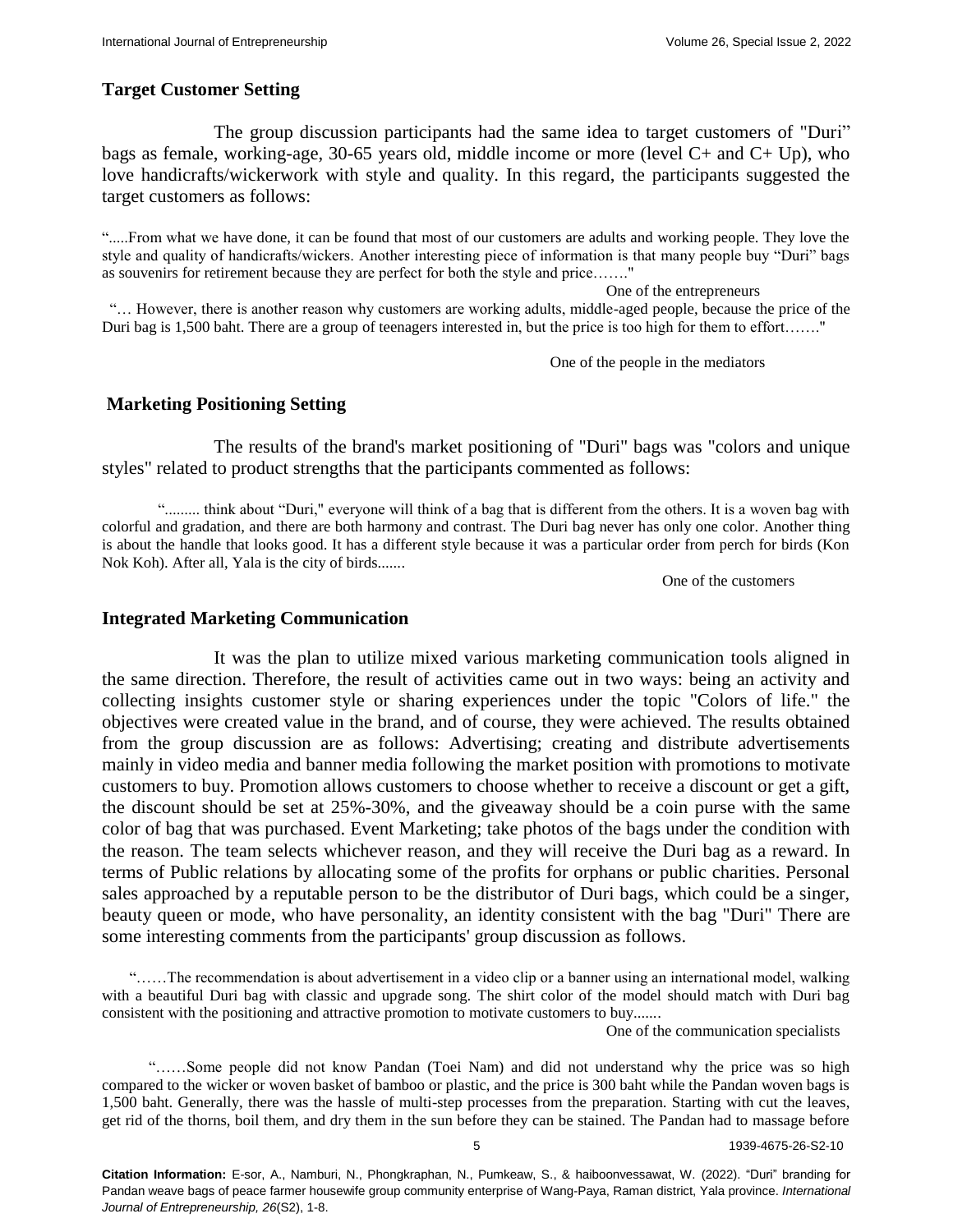being woven and forming a bag. The way of providing information should help customers feel good and want to buy Duri bags……" One of the customers

 "........The reputation person performs as distributor of Duri bag is a good idea because it is easier to sell, especially the celebrities, singers, beauty queens, models, able to enhance the image of the "Duri" bag more attractive and famous. However, there is a bit suggest that the celebrities who will come to be distributors must have a personality corresponding to the Duri bag product. If the "Duri" bag is a woman, she will have self-confidence, confidence to think, act, express herself, and be different. She must be gorgeous …"

One of the mediators

#### **Development Implementation**

 The development of the brand "Duri" has been carried out through the Facebook page "Duri, Pandan (Toei Nam) Weaving Handicrafts, Yala Province" under the marketing position. "Identifying colors and styles" through integrated marketing communications following six tools as follows:

- 1. Advertising *via* video and banners
- 2. Promotion by discount 20% from the regular price.
- 3. Event marketing by organizing the project "Duri, insights into Your Style"
- 4. Public relations by making video clips to educate about the handicrafts of Pandan (Toei Nam) basketry, including social donations for orphans. 5) Individual sales by contacting famous people as distributors of Duri bags.

#### **Development Conclusion**

 From an in-depth interview with the chairman of the community enterprise group, Wang Phaya Peace Farm Housewives Group, about the outcome after developing the brand "Duri," a wicker Pandan (Toie Nam) bag. The results showed that the group chairman was satisfied with the knowledge gained in brand building from the planning stage, including brand building operations according to the specified plans. Furthermore, there was satisfaction with creating the brand of bags "Duri" that helped to increase sales from the original 125%, as well as the satisfaction that the teachers helped to support the development. In obtaining funding for the development of innovative machinery from the National Innovation Agency until the success.

### **DISCUSSION**

The results can be discussed as follows:

- 1. Development planning; Pandan weaved bag under the brand "Duri" has a market position. "Identifying colors and styles," which can be explained such marketing position can create awareness about the value of the product presented to the market compared to competitors. The target group can remember products that are different from other products or businesses (Komessopha, 2012) following the research on developing other Pandan (Toei Nam) basketry products with market positioning as well. The research Jeharrong et al. (2019) developed was woven from wild Pandan products under group Bu-nga Pue Nga Teng, Yaha District, Yala province, emphasizing the subject "Natural color and not moldy."
- 2. Implementation of development by creating a brand of bags "Duri" under the marketing position "Colorful and style" through six integrated marketing communication tools, including advertising, promotion, event marketing, public relations, individual sales, etc. It can be discussed as branding creation is performed under the principle of integrated marketing communication that focuses on creating brand value by using various communication tools together and communicating in the same direction (One Voice) for effective marketing communications. This will help achieve the communication goals in the end (Shimp, 2010) consistent with the research of Taneeheng (2019), which has developed and built a brand of woven products from Pandan (Toei Nam) "YAIJU" to

6 1939-4675-26-S2-10